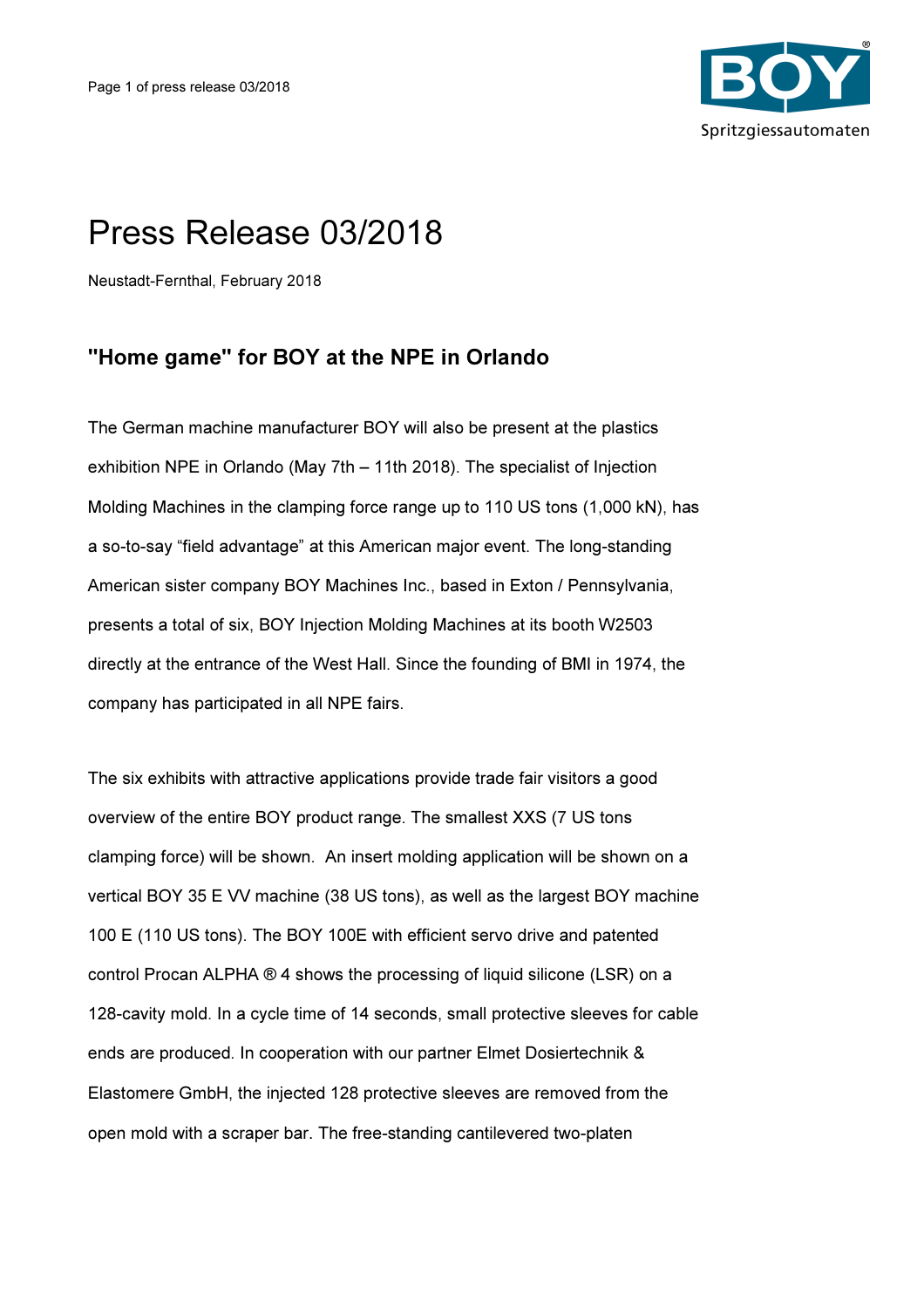

clamping unit of the BOY 100 E offers enough space for the removal device as well as an easy and accessible removal of the parts below the molding area.

Another highlight will be the fully automatic production facility for the production of two component wine bottle spouts. A BOY 60 E - equipped with the energysaving EconPlast- Technology - produces the base body of a highly transparent NAS material for the first component. In a second component, the integrated injection unit BOY 2C S over-molds two sealing lips for an optimum seal of the spout in the bottle. Since an index tool is used with this high-tech application, the part can be manufactured in one mold. The BOY-developed handling device LR 5 removes the parts from the mold and places them onto a conveyor belt. The industrial cartesian robot designed by BOY delivers exact position accuracy and high traversing speeds of the linear axes.

A BOY XXS that produces small technical parts, a BOY 25 E that produces a clear magnifying lens and a BOY 35 E that produces medical parts complete the exhibition appearance of the BOY Injection Molding Machines at the NPE 2018. The only Injection Molding Machine to over-mold insert components at the BMI booth will be a BOY 35 EVV with automation equipment presented by BOY Machines and our partner Yushin America. In addition to the entire leadership of the American sister company, Helga Schiffer as BMI Chairman of the Board - Klaus Engel, former BOY Export Manager, Michael Kleinebrahm, Head of Application Engineering and Christian Storz, BOY Project Manager Export will be on site in Orlando as well.